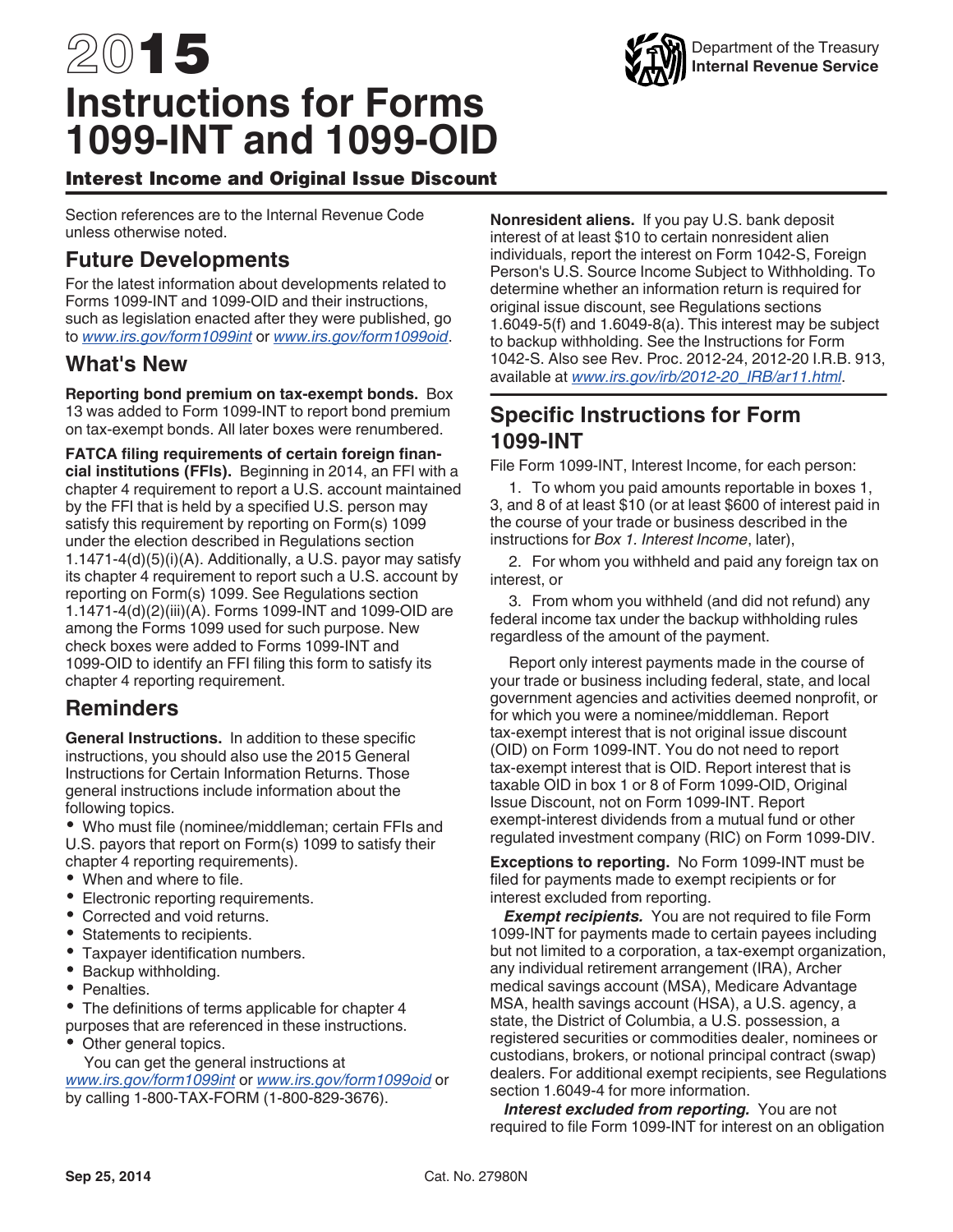issued by an individual, interest on amounts from sources outside the United States paid outside the United States by a non-U.S. payer or non-U.S. middleman, certain portfolio interest, interest on an obligation issued by an international organization and paid by that organization, and payments made to a foreign beneficial owner or foreign payee. See Regulations section 1.6049-5 for more information.

**Other exception.** Do not report tax-deferred interest, such as interest that is earned but not distributed from an IRA.

**When is a payment made?** Generally, interest is paid when it is credited or set apart for a person without any substantial limitation or restriction as to the time, manner, or condition of payment. The interest must be made available so that it may be drawn on at any time and its receipt brought within the control and disposition of the person.

For payments made on obligations subject to transactional reporting (for example, savings bonds, interest coupons, and other demand obligations), interest is paid at the time the obligation is presented for payment. For example, interest on a coupon detached from a bond is paid when it is presented for payment.

For rules regarding when interest earned by a trust interest holder (TIH) in a widely held fixed investment trust (WHFIT) is reportable, see Regulations section 1.671-5.

**Reporting interest and OID.** If you are reporting qualified stated interest and OID on any taxable obligation, you may report both the qualified stated interest and the OID on Form 1099-OID. It is not necessary to file both Forms 1099-INT and 1099-OID. On Form 1099-OID, report the qualified stated interest in box 2 and the OID in box 1 or 8. However, you may choose to report the qualified stated interest on Form 1099-INT and the OID on Form 1099-OID.

**Reporting interest and bond premium.** For a covered security acquired with bond premium, you must report the amount of bond premium amortization for the tax year. See Regulations section 1.6045-1(a)(15)(i)(C) to determine if a debt instrument is a covered security. However, in the case of a taxable bond, if you have been notified by the taxpayer that the taxpayer does not elect to amortize bond premium, you must not report any amount of bond premium amortization. See Regulations section 1.6045-1(n)(5).

If you are required to report the amount of bond premium amortization allocable to the interest, you may report either (1) a net amount of interest that reflects the offset of interest by the amount of bond premium amortization allocable to the interest or (2) a gross amount for both the interest and the bond premium amortization allocable to the interest. For example, if a taxpayer receives \$20 of taxable interest from a corporate bond and the amount of bond premium amortization allocable to the interest is \$2, you may report \$18 of interest income in box 1 and \$0 in box 11, or you may report \$20 of interest income in box 1 and \$2 in box 11. For a noncovered security acquired with bond premium, you are only required to report the gross amount of interest.

**Statements to recipients.** If you are required to file Form 1099-INT, you must furnish a statement to the recipient. For more information about the requirement to furnish an official form or acceptable substitute statement to recipients, see part M in the 2015 General Instructions for Certain Information Returns. If you have furnished Forms 1099-INT to a recipient for amounts received during the year at the time of the transactions, such as you might have done for window transactions, do not include these same amounts in a Form 1099-INT furnished to the same recipient for other payments during the year.

**Truncating recipient's identification number on payee statements.** Pursuant to Treasury Regulations section 301.6109-4, all filers of Form 1099-INT may truncate a recipient's identification number (social security number (SSN), individual taxpayer identification number (ITIN), adoption taxpayer identification number (ATIN), or employer identification number (EIN)) on payee statements. Truncation is not allowed on any documents the filer files with the IRS. A payer's identification number may not be truncated on any form. See part J in the 2015 General Instructions for Certain Information Returns.

**Account number.** The account number is required if you have multiple accounts for a recipient for whom you are filing more than one Form 1099-INT. The account number is also required if you check the "FATCA filing requirement" box. See *FATCA filing requirement check box*, later. Additionally, the IRS encourages you to designate an account number for all Forms 1099-INT that you file. See part L in the 2015 General Instructions for Certain Information Returns.

**FATCA filing requirement check box.** Check the box if you are a U.S. payor that is reporting on Form(s) 1099 (including reporting payments in boxes 1, 3, 8, 9, and 10 on this Form 1099-INT) as part of satisfying your requirement to report with respect to a U.S. account for chapter 4 purposes as described in Regulations section 1.1471-4(d)(2)(iii)(A). In addition, check the box if you are an FFI reporting payments to a U.S. account pursuant to an election described in Regulations section 1.1471-4(d)  $(5)(i)(A)$ .

**2nd TIN not.** You may enter an "X" in this box if you were notified by the IRS twice within 3 calendar years that the payee provided an incorrect taxpayer identification number (TIN). If you mark this box, the IRS will not send you any further notices about this account.

However, if you received both IRS notices in the same year, or if you received them in different years but they both related to information returns filed for the same year, do not check the box at this time. For purposes of the two-notices-in-3-years rule, you are considered to have received one notice and you are not required to send a second "B" notice to the taxpayer on receipt of the second notice. See part N in the 2015 General Instructions for Certain Information Returns for more information.



*For information on the TIN Matching System offered by the IRS, see* Items You Should Note *in the 2015 General Instructions for Certain Information Returns.*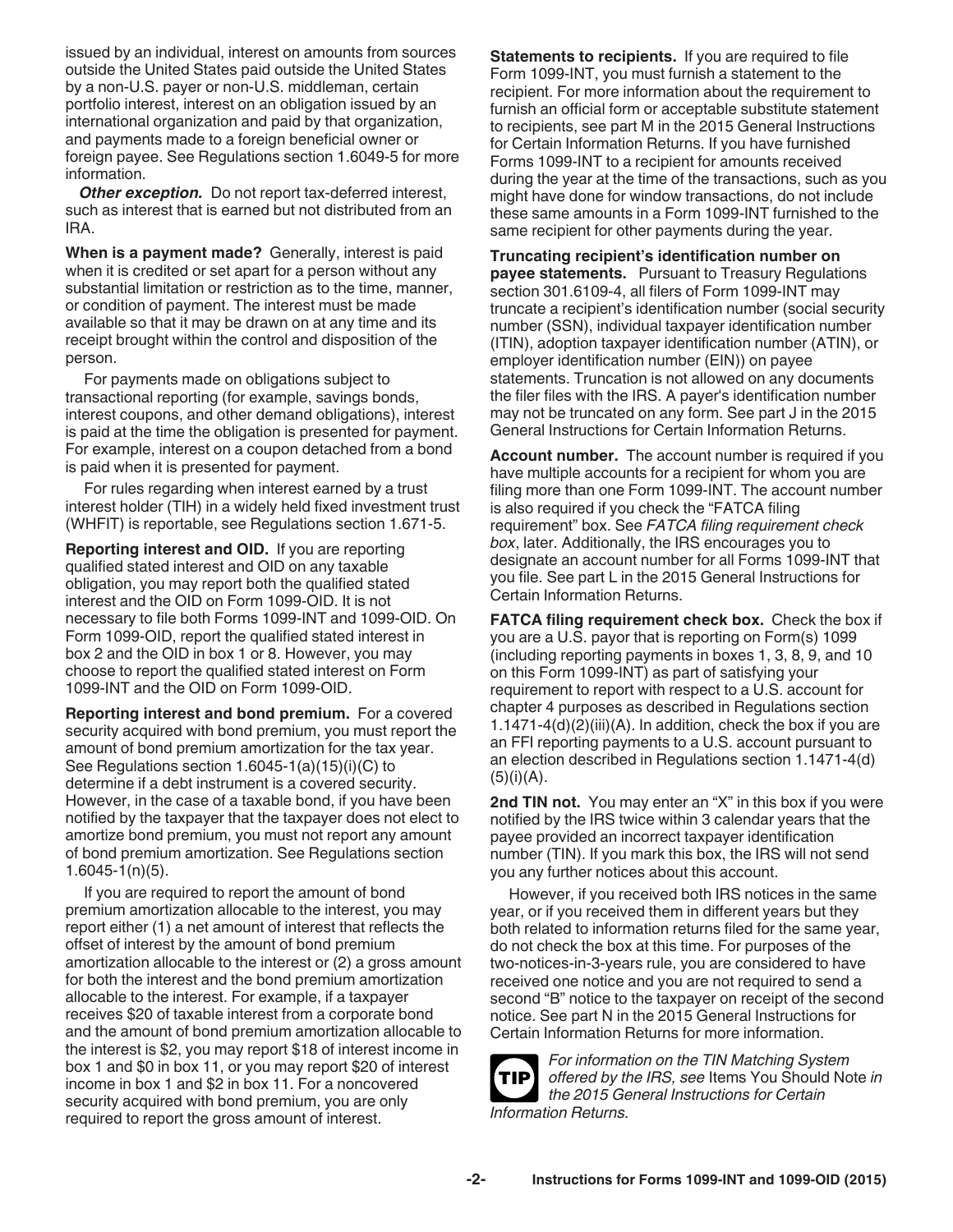**Payer's RTN (optional).** If you are a financial institution that wishes to participate in the program for direct deposit of refunds, you may enter your routing and transit number (RTN).

#### **Box 1. Interest Income**

Enter interest not included in box 3. Include amounts of \$10 or more, whether or not designated as interest, that are paid or credited to the person's account by savings and loan associations, mutual savings banks not having capital stock represented by shares, building and loan associations, cooperative banks, homestead associations, credit unions, or similar organizations. Include interest on bank deposits, accumulated dividends paid by a life insurance company, indebtedness (including bonds, debentures, notes, and certificates other than those of the U.S. Treasury) issued in registered form or of a type offered to the public, or amounts from which you withheld federal income tax or foreign tax. In addition, report interest of \$10 or more attributable to a TIH of a WHFIT, or accrued by a real estate mortgage investment conduit (REMIC), a financial asset securitization investment trust (FASIT) regular interest holder, or paid to a collateralized debt obligation (CDO) holder, as explained later.

Also include interest of \$600 or more paid in the course of your trade or business not meeting the above criteria, such as interest on delayed death benefits paid by a life insurance company, interest received with damages, interest on a state or federal income tax refund, or interest attributable to a swap with significant nonperiodic payments.

Include in box 1 any accrued qualified stated interest on bonds sold between interest dates (or on a payment date). Also show OID on short-term obligations of 1 year or less and interest on all bearer certificates of deposit.

Do not include in box 1 interest on tax-free covenant bonds or dividends from money market funds (which are reportable on Form 1099-DIV). Do not include any description in box 1.

**Interest to holders of tax credit bonds.** Report tax credits in amounts of \$10 or more allowed from the following tax credit bonds.

- Clean renewable energy bonds.
- New clean renewable energy bonds.
- Qualified energy conservation bonds.
- $\bullet$ Qualified zone academy bonds.
- $\bullet$ Qualified school construction bonds.
- Build America bonds (Tax Credit).

Treat these amounts as paid on the credit allowance date. The credit allowance dates are March 15, June 15, September 15, December 15, and the last day on which the bond is outstanding. For bonds issued during the 3-month period ending on a credit allowance date and for bonds which are redeemed or mature, the amount of the credit is determined ratably based on the portion of the 3-month period during which the bond is outstanding.

Generally, interest paid is not required to be reported to the list of recipients below. However, if they are holders of the tax credit bonds listed above, the interest must be reported.

A corporation,

A dealer in securities or commodities required to register as such under the laws of the United States, a state, the District of Columbia, or a possession of the United States,

A real estate investment trust (REIT) as defined in section 856,

An entity registered at all times during the tax year under the Investment Company Act of 1940,

A common trust fund as defined in section 584(a), or Any trust which is exempt from tax under section 664(c).

#### **Box 2. Early Withdrawal Penalty**

Enter interest or principal forfeited because of an early withdrawal of time deposits, such as an early withdrawal from a certificate of deposit (CD), that is deductible from gross income by the recipient. Do not reduce the amount reported in box 1 by the amount of the forfeiture. For detailed instructions for determining the amount of forfeiture deductible by the depositor, see Rev. Ruls. 75-20, 1975-1 C.B. 29, and 75-21, 1975-1 C.B. 367.

#### **Box 3. Interest on U.S. Savings Bonds and Treas. Obligations**

Enter interest on U.S. Savings Bonds, Treasury bills, Treasury notes, and Treasury bonds. Do not include in box 1.

If you make payment on a U.S. Savings Bond or other U.S. obligation on which interest is reportable, enter your name, address, and federal identification number on Form 1099-INT and Form 1096, Annual Summary and Transmittal of U.S. Information Returns, not those of the U.S. Treasury Department or the Bureau of Public Debt.

#### **Box 4. Federal Income Tax Withheld**

Enter backup withholding. For example, if a recipient does not furnish its TIN to you in the manner required, you must backup withhold at a 28% rate on payments required to be reported in box 1 (which may be reduced by the amount reported in box 2), box 3, and box 8 on this form.

For information on requesting the recipient's TIN, see part J in the 2015 General Instructions for Certain Information Returns.

#### **Box 5. Investment Expenses**

For single-class REMICs only, see *Box 5. Investment Expenses* under *Rules for REMICs, FASITs, and Issuers of CDOs*, later.

### **Box 6. Foreign Tax Paid**

Enter any foreign tax paid on interest. Report this amount in U.S. dollars.

#### **Box 7. Foreign Country or U.S. Possession**

Enter the name of the foreign country or U.S. possession for which the foreign tax was paid and reported in box 6.

### **Box 8. Tax-Exempt Interest**

Enter interest of \$10 or more that is credited or paid to the person's account if that interest is used to finance government operations and is issued by a state, the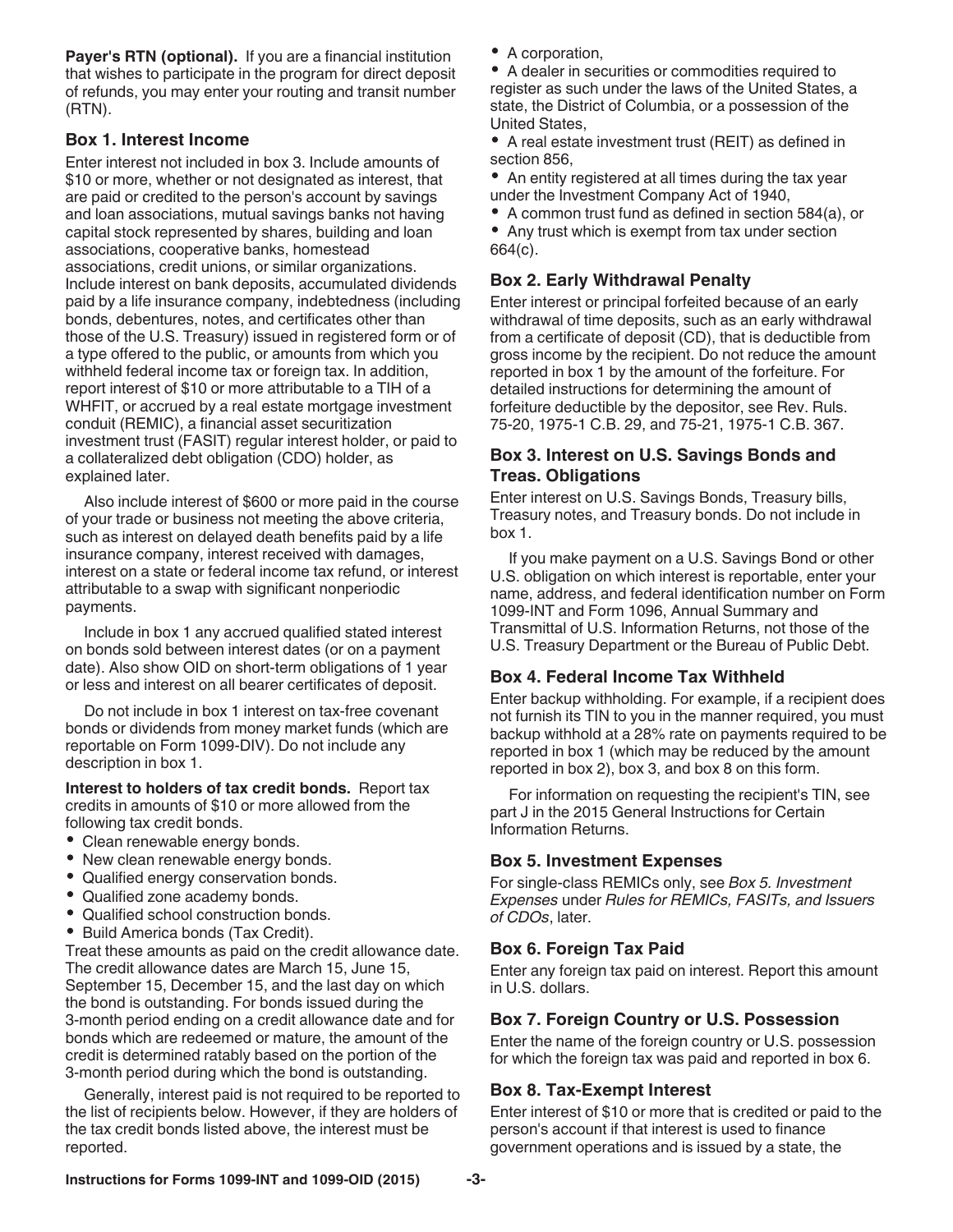District of Columbia, a U.S. possession, an Indian tribal government, or their political subdivisions, or qualified volunteer fire departments. A political subdivision may include port authorities, toll road commissions, utility services authorities, and community redevelopment agencies. Include in box 8 any accrued qualified stated interest on these bonds sold between interest dates (or on a payment date).

Any exempt-interest dividends from a mutual fund or other RIC are reported on Form 1099-DIV.

No information reporting for tax-exempt OID under section 6049 will be required until such time as the IRS and Treasury provide future guidance.

Include specified private activity bond interest in box 9 and in the total for box 8. See the instructions for box 9, next.

#### **Box 9. Specified Private Activity Bond Interest**

Enter interest of \$10 or more from specified private activity bonds. Generally, "specified private activity bond" means any private activity bond defined in section 141 and issued after August 7, 1986. See section 57(a)(5) for more details. Also see the Instructions for Form 6251, Alternative Minimum Tax—Individuals, available at *[www.irs.gov/form6251](http://www.irs.gov/form6251)*.

#### **Box 10. Market Discount**

For a taxable or tax-exempt covered security acquired with market discount, if the taxpayer notified you that a section 1278(b) election was made, enter the amount of market discount that accrued on the debt instrument during the tax year in the amount of \$10 or more. For more details, see Regulations section 1.6045-1(n). Also see TD 9616, available at *[www.irs.gov/irb/2013-20\\_IRB/](http://www.irs.gov/irb/2013-20_IRB/ar07.html) [ar07.html](http://www.irs.gov/irb/2013-20_IRB/ar07.html)*. Unless the taxpayer notified you that a section 1276(b) election was made to use the constant yield method to determine accruals of market discount for the debt instrument, use the general rules in section 1276 to determine the accruals of market discount. See Regulations section 1.6045-1(n)(5). For a taxable covered security with original issue discount, report the accruals of market discount on Form 1099-OID rather than on Form 1099-INT. For a tax-exempt covered security with original issue discount and no qualified stated interest (for example, a zero coupon debt instrument), you are not required to report the accruals of market discount in this box or on Form 1099-OID.

#### **Box 11. Bond Premium**

For a taxable covered security acquired at a premium, enter the amount of bond premium amortization allocable to the interest paid during the tax year, unless you were notified in writing that the holder did not want to amortize bond premium under section 171. See Regulations sections 1.6045-1(n)(5) and 1.6049-9T(b). If you are required to report bond premium amortization and you reported a net amount of interest in box 1 or 3, as applicable, leave this box blank.

#### **Box 12. Reserved**

#### **Box 13. Bond Premium on Tax-Exempt Bond**

For a tax-exempt covered security acquired at a premium, enter the amount of bond premium amortization allocable to the interest paid during the tax year. If you reported a net amount of interest in box 8 or 9, whichever is applicable, leave this box blank.

#### **Box 14. Tax-Exempt and Tax Credit Bond CUSIP No.**

For single bonds or accounts containing a single bond, enter the CUSIP number of the tax-exempt bond for which tax-exempt interest is reported in box 8 or tax credit bond (including build America bond and specified tax credit bond) for which a tax credit or taxable interest, as applicable, is reported in box 1. Enter the CUSIP number of the bond for which interest was paid or tax credit was allowed. If the tax-exempt interest or the tax credit is reported in the aggregate for multiple bonds or accounts, enter "various."

#### **Boxes 15–17. State Information**

These boxes may be used by payers who participate in the Combined Federal/State Filing Program and/or who are required to file paper copies of this form with a state tax department. See Publication 1220 for more information regarding the Combined Federal/State Filing Program. They are provided for your convenience only and need not be completed for the IRS. Use the state information boxes to report payments for up to two states. Keep the information for each state separated by the dash line. If you withheld state income tax on this payment, you may enter it in box 17. In box 15, enter the abbreviated name of the state, and in box 16, enter the payer's state identification number. The state number is the payer's identification number assigned by the individual state.

If a state tax department requires that you send them a paper copy of this form, use Copy 1 to provide information to the state tax department. Give Copy 2 to the recipient for use in filing the recipient's state income tax return.

#### **Rules for Widely Held Fixed Investment Trusts (WHFITs)**

Trustees and middlemen must report the gross amount of interest attributable to the TIH for the calendar year on Form 1099-INT if that amount exceeds \$10. If the trustee provides WHFIT information using the safe harbor rules in Regulations section 1.671-5(f)(1) or  $(g)(1)$ , the trustee or middleman must determine the amounts reported on Form 1099-INT under Regulations section 1.671-5(f)(2) or  $(g)(2)$ , as appropriate.

**Requirement to furnish a tax information statement to the TIH.** A tax information statement that includes the information provided to the IRS on Form 1099-INT, as well as additional information identified in Regulations section 1.671-5(e) must be provided to TIHs. The written tax information statement must be furnished to the TIH by **March 15**. The amount of an item of a trust expense that is attributable to a TIH must be included on the tax information statement provided to the TIH and is not required to be included in box 5 on the Form 1099-INT.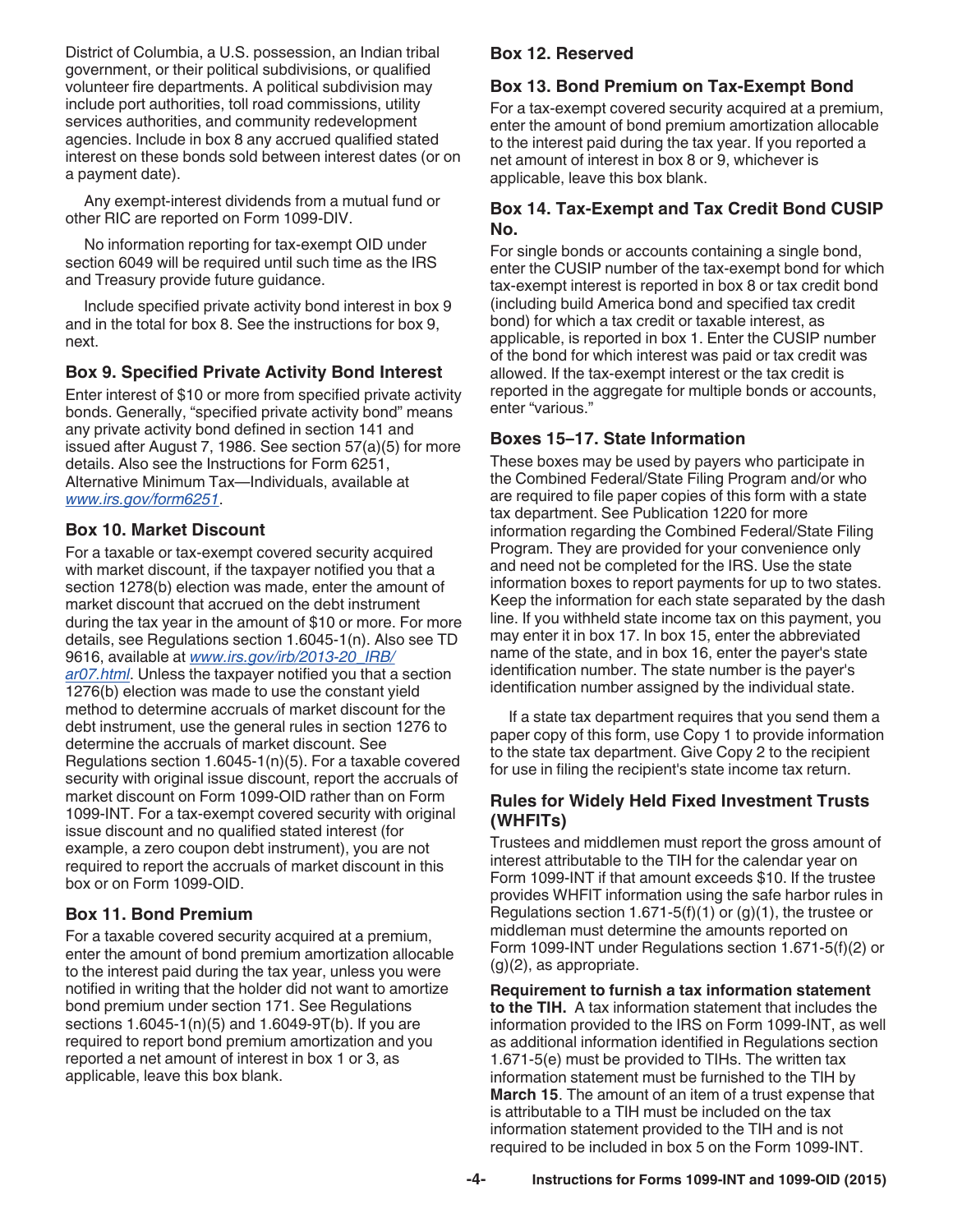WHFIT interest income information may be included in summary totals reported to the IRS and the TIH. Information about WHFIT interest income may also be included in a composite statement furnished to the TIH.

For more filing requirements, see the 2015 General Instructions for Certain Information Returns.

#### **Rules for REMICs, FASITs, and Issuers of CDOs**

*These reporting rules apply only to FASITs in existence on October 22, 2004, to the extent that*  **Properties Assumed By the FASIT before that**  $r$  **regular interests issued by the FASIT before that** *date continue to remain outstanding in accordance with the original terms of issue.*

REMICs, holders of ownership interests in FASITs, issuers of CDOs, and any broker or middleman who holds as a nominee a REMIC or FASIT regular interest or CDO must file Form 1099-INT. The form is used to report interest of \$10 or more, other than OID, accrued to a REMIC or FASIT regular interest holder during the year or paid to a holder of a CDO. If you are also reporting OID, this interest and the OID can be reported on Form 1099-OID. You do not have to file both Forms 1099-INT and 1099-OID.

You are not required to file or issue Form 1099-INT for exempt recipients including, but not limited to, the following.

- A corporation.
- A broker.
- A middleman/nominee.
- A financial institution.
- Any IRA, Archer MSA, Medicare Advantage MSA, or HSA.
- A tax-exempt organization.

For additional exempt recipients, see Regulations section 1.6049-7(c).

#### **Box 1. Interest Income**

Report in box 1 the amount of interest, other than OID, accrued to each REMIC or FASIT regular interest holder or paid to a CDO holder for the period during the year for which the return is made. If you are a single-class REMIC (as defined in Temporary Regulations section 1.67-3T(a) (2)(ii)(B)), increase the amount otherwise reportable in box 1 by the regular interest holder's share of investment expenses of the REMIC for the year. No amount should be reported in box 3.

#### **Box 5. Investment Expenses**

Enter the regular interest holder's *pro rata* share of investment expenses deductible by a single-class REMIC.

#### **Statements to Holders**

For each Form 1099-INT you are required to file, you must furnish a statement to the REMIC or FASIT regular interest holder or CDO holder identified on the form. The statement must contain the information shown on Form 1099-INT, including the legend shown on Copy B of the official Form 1099-INT, and an indication that these items are being furnished to the IRS. The statement also must show the information specified in Regulations section

1.6049-7(f)(2)(i). In addition, the statement furnished by a REMIC must show, for each calendar quarter, the information specified in Regulations section 1.6049-7(f) (3). Also see Regulations section 1.6049-7(f)(3)(ii) for information that may be required to be reported to a REIT that holds a REMIC regular interest.

A single-class REMIC (as defined in Temporary Regulations section 1.67-3T(a)(2)(ii)(B)) must include in the statement the investment expenses paid or accrued during each calendar quarter by the REMIC for which the REMIC is allowed a deduction under section 212 and the proportionate share of those investment expenses allocated to the regular interest holder.

The statement must be furnished to holders by **March 15**. To meet the statement requirement, you may furnish a copy of Form 1099-INT and a separate statement containing the additional information to the REMIC or FASIT regular interest holder or CDO holder.

For information about reporting income to REMIC residual interest holders, see the instructions for Schedule Q (Form 1066), Quarterly Notice to Residual Interest Holder of REMIC Taxable Income or Net Loss Allocation, in the separate Instructions for Form 1066, available at *[www.irs.gov/form1066](http://www.irs.gov/form1066)*.

#### **Form 8811 and Reporting by Brokers or Middlemen**

REMICs and issuers of CDOs must also file Form 8811, Information Return for Real Estate Mortgage Investment Conduits (REMICs) and Issuers of Collateralized Debt Obligations, within 30 days after the start-up date of the REMIC or issue date of a CDO. The IRS will use the information on Forms 8811 to update Pub. 938, Real Estate Mortgage Investment Conduits (REMICs) Reporting Information, for use by certain brokers, middlemen, corporations, and others specified in Regulations section 1.6049-7(e)(4). Pub. 938 is available at *[www.irs.gov/pub938](http://www.irs.gov/pub938)*.

For the requirements that a REMIC or CDO issuer or a broker or middleman who holds a REMIC or FASIT regular interest or a CDO furnish certain information on request, see Regulations sections 1.6049-7(e) and 1.6049-7(f)(7).

# **Specific Instructions for Form 1099-OID**

File Form 1099-OID, Original Issue Discount, if the original issue discount (OID) includible in gross income is at least \$10 and you are any of the following:

• An issuer with any bond outstanding or other evidence of indebtedness in registered or bearer form issued with OID;

• An issuer of a certificate of deposit (CD) made, purchased, or renewed after 1970 if the CD has OID and a term of more than 1 year (see *Caution,* later);

A financial institution having other deposit

arrangements, such as time deposits or bonus-savings

#### **Instructions for Forms 1099-INT and 1099-OID (2015) -5-**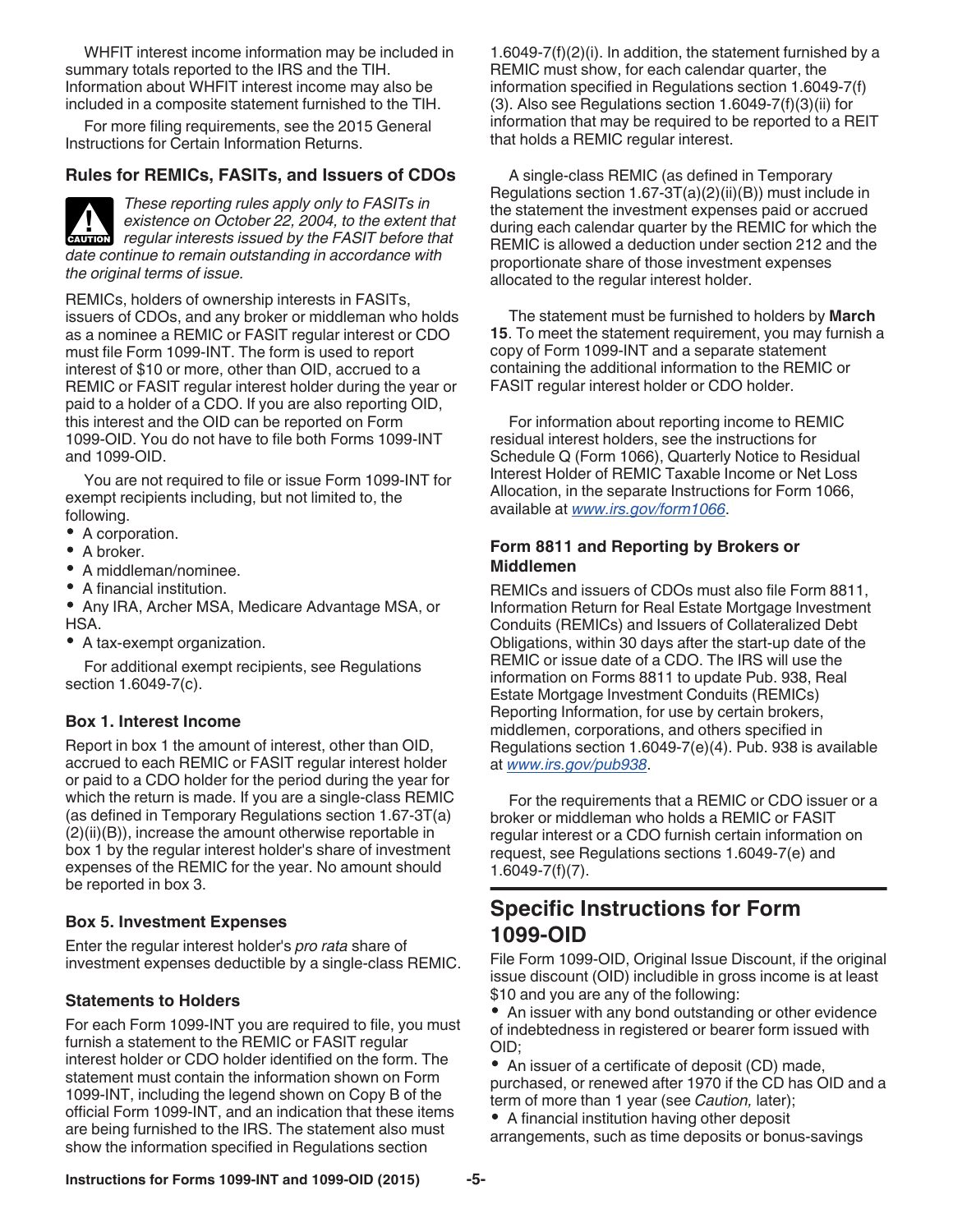plans, if the arrangements have OID and a term of more than 1 year;

A broker or other middleman holding an OID obligation, including CDs, as nominee for the actual owner;

A trustee or middleman of a widely held fixed investment trust (WHFIT) or widely held mortgage trust (WHMT); or

A real estate mortgage investment conduit (REMIC), a holder of an ownership interest in a financial asset securitization investment trust (FASIT), or an issuer of a collateralized debt obligation (CDO).

Also, file Form 1099-OID for any person for whom you withheld and paid any foreign tax on OID or from whom you withheld (and did not refund) any federal income tax under the backup withholding rules even if the amount of the OID is less than \$10.

**Original issue discount.** OID is the excess of an obligation's stated redemption price at maturity over its issue price (acquisition price for a stripped bond or redemption price at maturity, multiplied by the number of full years from the date of issue to maturity, is considered to be zero.

**Reporting OID.** You must prepare a Form 1099-OID for each person who is a holder of record of the obligation if the OID includible in the holder's gross income is at least \$10. See the instructions for box 1, later.

Ordinarily, you will file only one Form 1099-OID for the depositor or holder of a particular obligation for the calendar year. If a person holds more than one discount obligation, issue a separate Form 1099-OID for each obligation. However, if a person holds more than one certificate, you can file a single Form 1099-OID only if: (1) they are the same issue, (2) held the same amount of time during the calendar year, (3) acquired at the same time, (4) acquired for the same price, and (5) all debt elections (or lack of elections) are the same for all certificates.

For information about how to compute OID, see sections 1271–1275 and their regulations.

If you are a broker or middleman who holds a bank CD as nominee, whether or not you sold the CD to the owner, you must determine the amount of OID includible in the income of the owner, if any, and report it on Form 1099-OID.

Pub. 1212, Guide to Original Issue Discount (OID) Instruments, contains information on certain outstanding publicly offered discount obligations. It is available at *[www.irs.gov/pub1212](http://www.irs.gov/pub1212)*.

Issuers of certain publicly offered debt instruments having OID must file Form 8281, Information Return for Publicly Offered Original Issue Discount Instruments, generally within 30 days after the date of issuance, or, if later, the date of registration with the Securities and Exchange Commission. The information provided on that form will enable the IRS to update Pub. 1212. See Form 8281, available at *[www.irs.gov/form8281](http://www.irs.gov/form8281)*, and TD 9616, available at *[www.irs.gov/irb/2013-20\\_IRB/ar07.html](http://www.irs.gov/irb/2013-20_IRB/ar07.html)*, for details.

**Exceptions.** You are not required to file Form 1099-OID for payments made to certain payees including a

corporation, a tax-exempt organization, any individual retirement arrangement (IRA), an Archer medical savings account (MSA), Medicare Advantage MSA, health savings account (HSA), a U.S. agency, a state, the District of Columbia, a U.S. possession, or a registered securities or commodities dealer.



*Report interest on U.S. Savings Bonds on Form 1099-INT. Also report OID on obligations with a*  **term of 1 year or less on Form 1099-INT.**<br> **CAUTION** term of 1 year or less on Form 1099-INT.

coupon). A discount of less than **<sup>1</sup> <sup>4</sup>** of 1% of the stated **Reporting interest and OID.** If you are reporting qualified stated interest and OID on a taxable obligation, you may report both the interest and the OID on Form 1099-OID. It is not necessary to file both Forms 1099-INT and 1099-OID. On Form 1099-OID, report the qualified stated interest in box 2 and the OID in box 1 or 8. You may choose to report the interest on Form 1099-INT and the OID on Form 1099-OID. For a tax-exempt obligation, you must report tax-exempt interest on Form 1099-INT and you cannot report tax-exempt OID on either form. See *Form 1099-INT Box 8, Tax-Exempt Interest*, earlier.

> **Reporting OID and acquisition premium.** For a covered security acquired with acquisition premium, you must report the amount of acquisition premium amortization for the tax year. See Regulations section 1.6045-1(a)(15)(i)(C) to determine if a debt instrument is a covered security. Unless the taxpayer notified you that the taxpayer made an election under Regulations section 1.1272-3 to use a constant yield to amortize acquisition premium, you must use the rules in Regulations section 1.1272-2(b)(4) to amortize the acquisition premium. See Regulations section 1.6049-9T(c).

> If you are required to report the amount of acquisition premium amortized for the tax year, you may report either (1) a net amount of OID that reflects the offset of OID by the amount of acquisition premium amortization for the year or (2) a gross amount for both the OID and the acquisition premium amortization for the year. For example, if \$20 of OID accrues on a corporate bond during the year and there is acquisition premium amortization of \$2 for the year, you may report \$18 of OID in box 1 and \$0 in box 6, or you may report \$20 of OID in box 1 and \$2 in box 6. For a noncovered security acquired with acquisition premium, you are only required to report the gross amount of OID.

> **Election to treat all interest as OID.** For a covered security, if the taxpayer notified you that the taxpayer made an election under Regulations section 1.1272-3 to treat all interest on a taxable debt instrument (adjusted for any acquisition premium or premium) as OID, you must report the interest (OID) that accrued on the debt instrument during the tax year (as determined under Regulations section 1.1272-3) in box 1 or box 8, as appropriate. See Regulations section 1.6045-1(n)(5).

> **Statements to recipients.** If you are required to file Form 1099-OID, you must furnish a statement to the recipient. For more information about the requirement to furnish an official form or acceptable substitute statement to recipients, see part M in the 2015 General Instructions for Certain Information Returns.

#### **Truncating recipient's identification number on**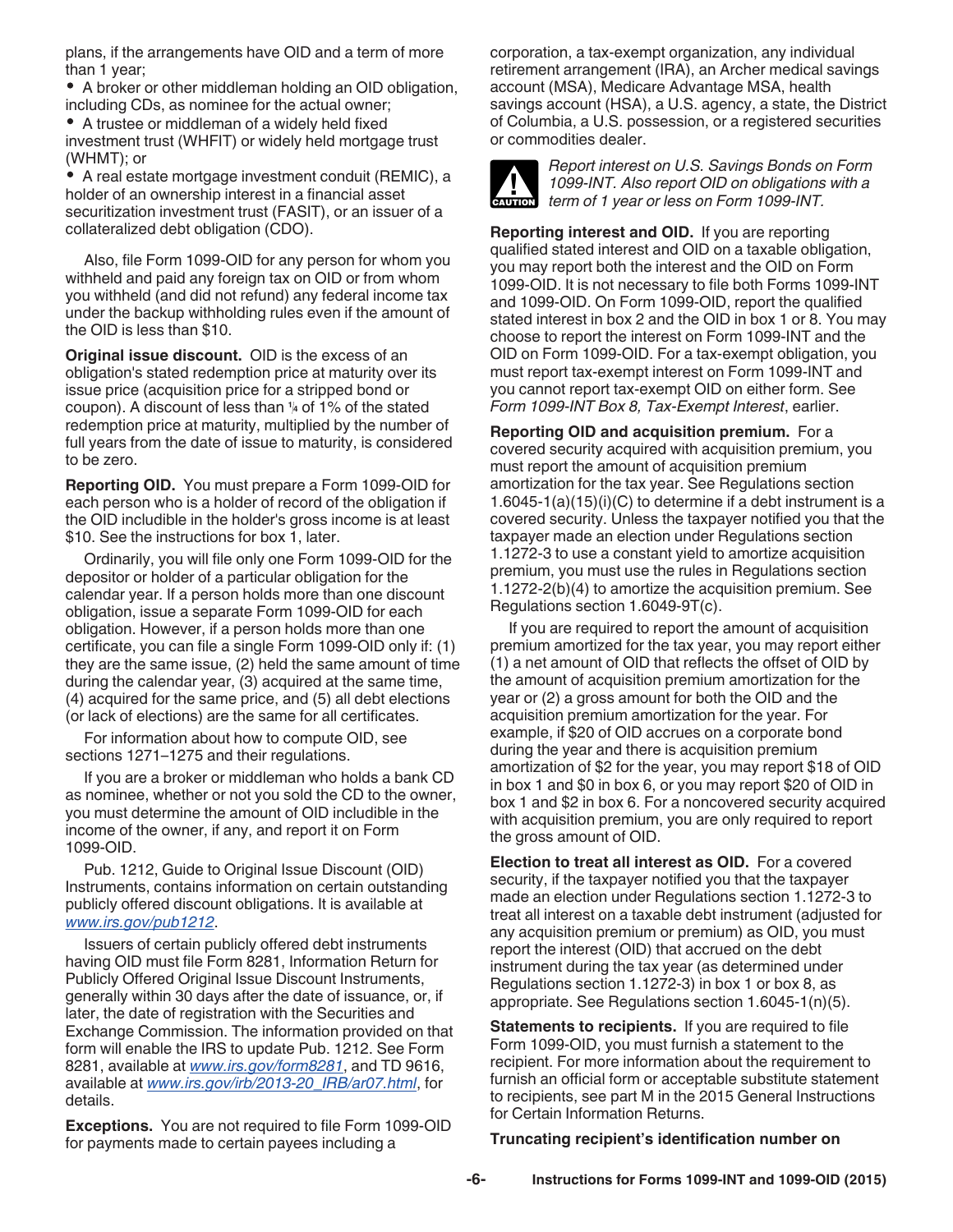**payee statements.** Pursuant to Treasury Regulations section 301.6109-4, all filers of Form 1099-OID may truncate a recipient's identification number (social security number (SSN), individual taxpayer identification number (ITIN), adoption taxpayer identification number (ATIN), or employer identification number (EIN)) on payee statements. Truncation is not allowed on any documents the filer files with the IRS. A payer's identification number may not be truncated on any form. See part J in the 2015 General Instructions for Certain Information Returns.

**FATCA filing requirement check box.** Check the box if you are a U.S. payor that is reporting on Form(s) 1099 (including reporting amounts in boxes 1, 2, and 8 on this Form 1099-OID) as part of satisfying your requirement to report with respect to a U.S. account for chapter 4 purposes as described in Regulations section 1.1471-4(d) (2)(iii)(A). In addition, check the box if you are an FFI reporting payments to a U.S. account pursuant to an election described in Regulations section 1.1471-4(d)(5)  $(i)(A)$ .

**Account number.** The account number is required if you have multiple accounts for a recipient for whom you are filing more than one Form 1099-OID. The account number is also required if you check the "FATCA filing requirement" box. See *FATCA filing requirement check box,* earlier. Additionally, the IRS encourages you to designate an account number for all Forms 1099-OID that you file. See part L in the 2015 General Instructions for Certain Information Returns.

**2nd TIN not.** You may enter an "X" in this box if you were notified by the IRS twice within 3 calendar years that the payee provided an incorrect taxpayer identification number (TIN). If you mark this box, the IRS will not send you any further notices about this account.

However, if you received both IRS notices in the same year, or if you received them in different years but they both related to information returns filed for the same year, do not check the box at this time. For purposes of the two-notices-in-3-years rule, you are considered to have received one notice and you are not required to send a second "B" notice to the taxpayer on receipt of the second notice. See part N in the 2015 General Instructions for Certain Information Returns for more information.



*For information on the TIN Matching System offered by the IRS, see* Items You Should Note *in the 2015 General Instructions for Certain Information Returns.*

### **Box 1. Original Issue Discount for 2015**

Report the OID on the obligation for the part of the year it was owned by the record holder. Do not include the amount reported in box 8. For a discussion of WHFITs, WHMTs, REMICs, FASITs, and CDOs, see the instructions, later.

### **Box 2. Other Periodic Interest**

Enter any qualified stated interest paid or credited on this obligation during the year. However, you may report any qualified stated interest on Treasury Inflation Protected Securities in box 3 of Form 1099-INT rather than in box 2 of Form 1099-OID. Interest reported here must not be

reported on Form 1099-INT. For a discussion of REMICs, FASITs, and CDOs, see the instructions, later.

### **Box 3. Early Withdrawal Penalty**

Enter interest or principal forfeited because of an early withdrawal of time deposits, such as an early withdrawal from a CD, that is deductible from gross income by the recipient. Do not reduce the amounts in boxes 1 and 2 by the amount of the forfeiture. For detailed instructions for determining the amount of forfeiture deductible by the holder, see Rev. Ruls. 75-20, 1975-1 C.B. 29, and 75-21, 1975-1 C.B. 367.

#### **Box 4. Federal Income Tax Withheld**

Enter backup withholding. For example, if a recipient does not furnish its TIN to you in the manner required, you must backup withhold at a 28% rate. The 28% rate applies to amounts required to be reported in boxes 1, 2, and 8 but is limited to the cash paid on these obligations. Before applying the 28% rate, you may reduce the amounts reported in boxes 1 and 2 by the amount reported in box 3.

For information on requesting the recipient's TIN, see part J in the 2015 General Instructions for Certain Information Returns.

### **Box 5. Market Discount**

For a taxable covered security acquired with market discount and OID, if the taxpayer notified you that a section 1278(b) election was made, enter the amount of market discount that accrued on the debt instrument during the tax year in the amount of \$10 or more. For more details, see Regulations section 1.6045-1(n). Also see *[TD](http://www.irs.gov/irb/2013-20_IRB/ar07.html) [9616](http://www.irs.gov/irb/2013-20_IRB/ar07.html)*. Unless the taxpayer notified you that a section 1276(b) election was made to use the constant yield method to determine accruals of market discount for the debt instrument, use the general rules in section 1276 to determine the accruals of market discount. See Regulations section 1.6045-1(n)(5).

### **Box 6. Acquisition Premium**

For a taxable covered security acquired with acquisition premium, enter the amount of premium amortization for the part of the year the debt instrument was owned by the holder. See Regulations section 1.6045-1(n)(5). If you reported a net amount of OID in box 1 or 8, as applicable, leave this box blank.

### **Box 7. Description**

Enter the CUSIP number, if any. If there is no CUSIP number, enter the abbreviation for the stock exchange, the abbreviation for the issuer used by the stock exchange, the coupon rate, and the year of maturity (for example, NYSE XYZ 12**<sup>1</sup> <sup>2</sup>** 25). If the issuer of the obligation is other than the payer, show the name of the issuer.

#### **Box 8. Original Issue Discount on U.S. Treasury Obligations**

Enter the OID on a U.S. Treasury obligation for the part of the year it was owned by the record holder. Do not include this amount in box 1. You may enter any qualified stated interest on the Treasury obligation in box 2.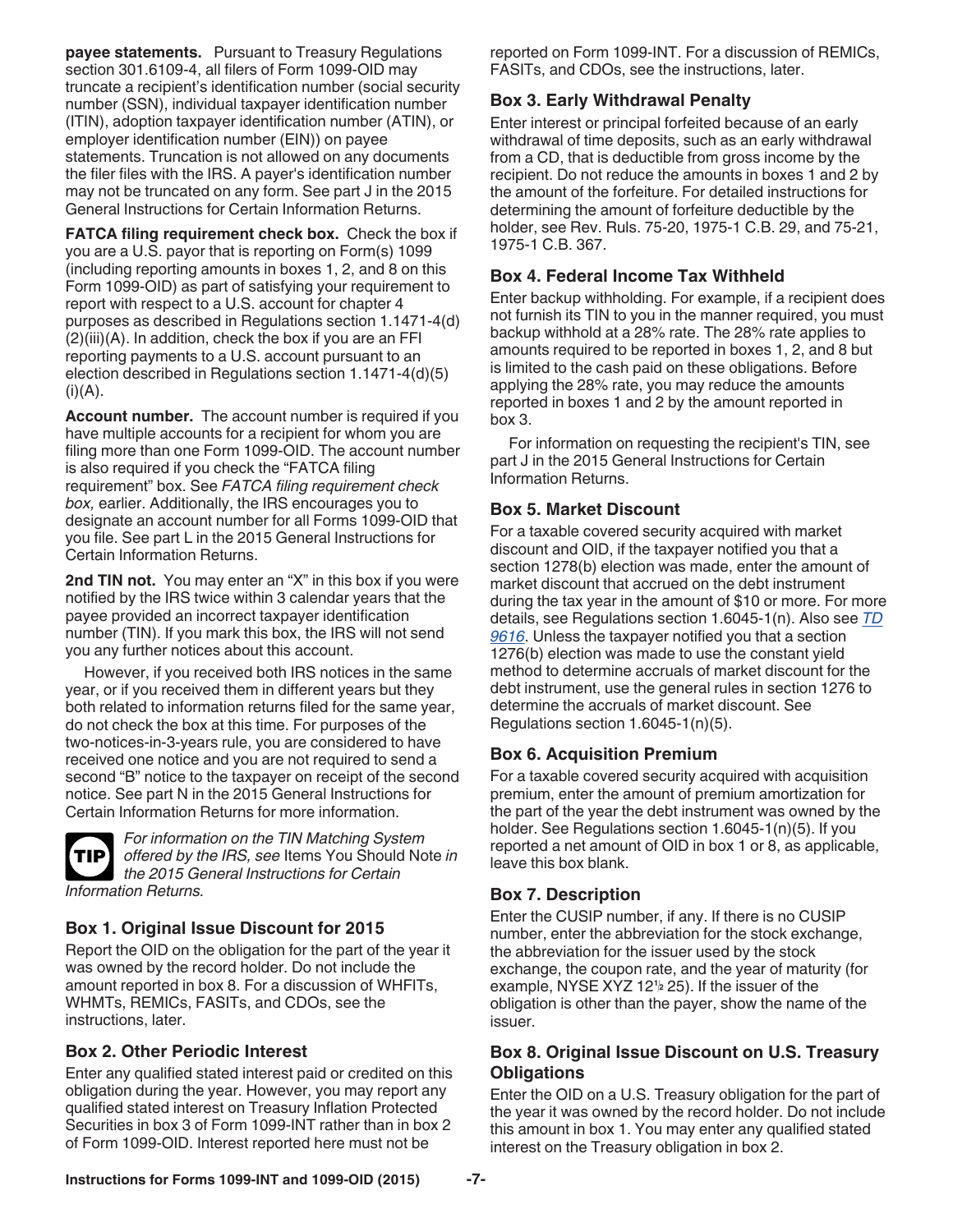If you make payment on a U.S. Treasury obligation on which OID is reportable, enter your name, address, and federal identification number on Forms 1099-OID and 1096, not those of the U.S. Treasury Department or the Bureau of Public Debt.

#### **Box 9. Investment Expenses**

For single-class REMICs only, see *Box 9. Investment Expenses* under *Rules for REMICs, FASITs, and Issuers of CDOs*, later.

#### **Boxes 10–12. State Information**

These boxes may be used by payers who participate in the Combined Federal/State Filing Program and/or who are required to file paper copies of this form with a state tax department. See Publication 1220 for more information regarding the Combined Federal/State Filing Program. They are provided for your convenience only and need not be completed for the IRS. Use the state information boxes to report payments for up to two states. Keep the information for each state separated by the dash line. If you withheld state income tax on this payment, enter it in box 12. In box 10, enter the abbreviated name of the state and in box 11, enter the payer's state identification number. The state number is the payer's identification number assigned by the individual state.

If a state tax department requires that you send them a paper copy of this form, use Copy 1 to provide information to the state tax department. Give Copy 2 to the recipient for use in filing the recipient's state income tax return.

#### **Rules for Widely Held Fixed Investment Trusts (WHFITs) and Widely Held Mortgage Trusts (WHMTs)**

If the OID attributable to a trust interest holder (TIH) exceeds \$10 for the calendar year, trustees and middlemen must use Form 1099-OID to report both the gross amount of OID (box 1) and interest (box 2) of the WHFIT that is attributable to the TIH. If the trustee provides WHFIT information using the safe harbor rules in Regulations section 1.671-5(f)(1) or  $(g)(1)$ , the trustee or middleman must determine the amounts reported on Form 1099-OID under Regulations section 1.671-5(f)(2) or (g)(2), as appropriate.

**Reporting OID for a widely held mortgage trust (WHMT).** If a WHMT has a start-up date before August 13, 1998, trustees and middlemen of the WHMT are not required to report OID information. If the WHMT has a start-up date on or after August 13, 1998, and on or before January 24, 2006, and the trustee has attempted in good faith, but without success, to obtain the historical information required to provide OID information, no penalties will be imposed if the trustee and middlemen of the WHMT do not provide OID information. The trustee must provide a statement to middlemen indicating that the trustee is not providing OID information because the trustee has attempted, in good faith, to obtain the information necessary to calculate OID but has been unsuccessful. See Regulations section 1.671-5(m)(2).

**Requirement to furnish a tax information statement to the TIH.** A tax information statement that includes the information provided to the IRS on Form 1099-OID, as

well as additional information identified in Regulations section 1.671-5(e) must be provided to TIHs. The written tax information statement must be furnished to the TIH by **March 15**. The amount of an item of a trust expense that is attributable to a TIH must be included on the tax information statement provided to the TIH and is not required to be included in box 9 on the Form 1099-OID.

For more filing requirements, see the 2015 General Instructions for Certain Information Returns.

#### **Rules for REMICs, FASITs, and Issuers of CDOs**

*These reporting rules apply only to FASITs in existence on October 22, 2004, to the extent that*  **Propendical Existence on October 22, 2004, to the extent that regular interests issued by the FASIT before that** *date continue to remain outstanding in accordance with the original terms of issue.*

REMICs, holders of ownership interests in FASITs, issuers of CDOs, and any broker or middleman who holds as a nominee a REMIC or FASIT regular interest or CDO must file Form 1099-OID. The form is used to report OID of \$10 or more accrued to a REMIC or FASIT regular interest holder or to a holder of a CDO. Also use Form 1099-OID to report other interest accrued to a REMIC or FASIT regular interest holder during the year or paid to a holder of a CDO. You may use Form 1099-INT rather than Form 1099-OID to report interest for an instrument issued with OID if no OID is includible in the regular interest holder's or CDO holder's income for the year.

You are not required to file or issue Form 1099-OID for exempt recipients including but not limited to the following.

- A corporation.
- A broker.
- A middleman/nominee.
- A financial institution.
- Any IRA, Archer MSA, Medicare Advantage MSA, or HSA.
- A tax-exempt organization.

For additional exempt recipients, see Regulations section 1.6049-7(c).

#### **Box 1. Original Issue Discount for 2015**

Report in box 1 the aggregate amount of OID includible in the gross income of each REMIC or FASIT regular interest or CDO holder for the period during the year for which the return is made. No amount should be reported in box 8.

#### **Box 2. Other Periodic Interest**

Report in box 2 any amount of interest, other than OID, accrued to each REMIC or FASIT regular interest holder or paid to each CDO holder. If you are a single-class REMIC (as defined in Temporary Regulations section 1.67-3T(a)(2)(ii)(B)), increase the amount otherwise reportable in box 2 by the regular interest holder's share of investment expenses of the REMIC for the year.

#### **Box 9. Investment Expenses**

Enter the regular interest holder's *pro rata* share of investment expenses deductible by a single-class REMIC.